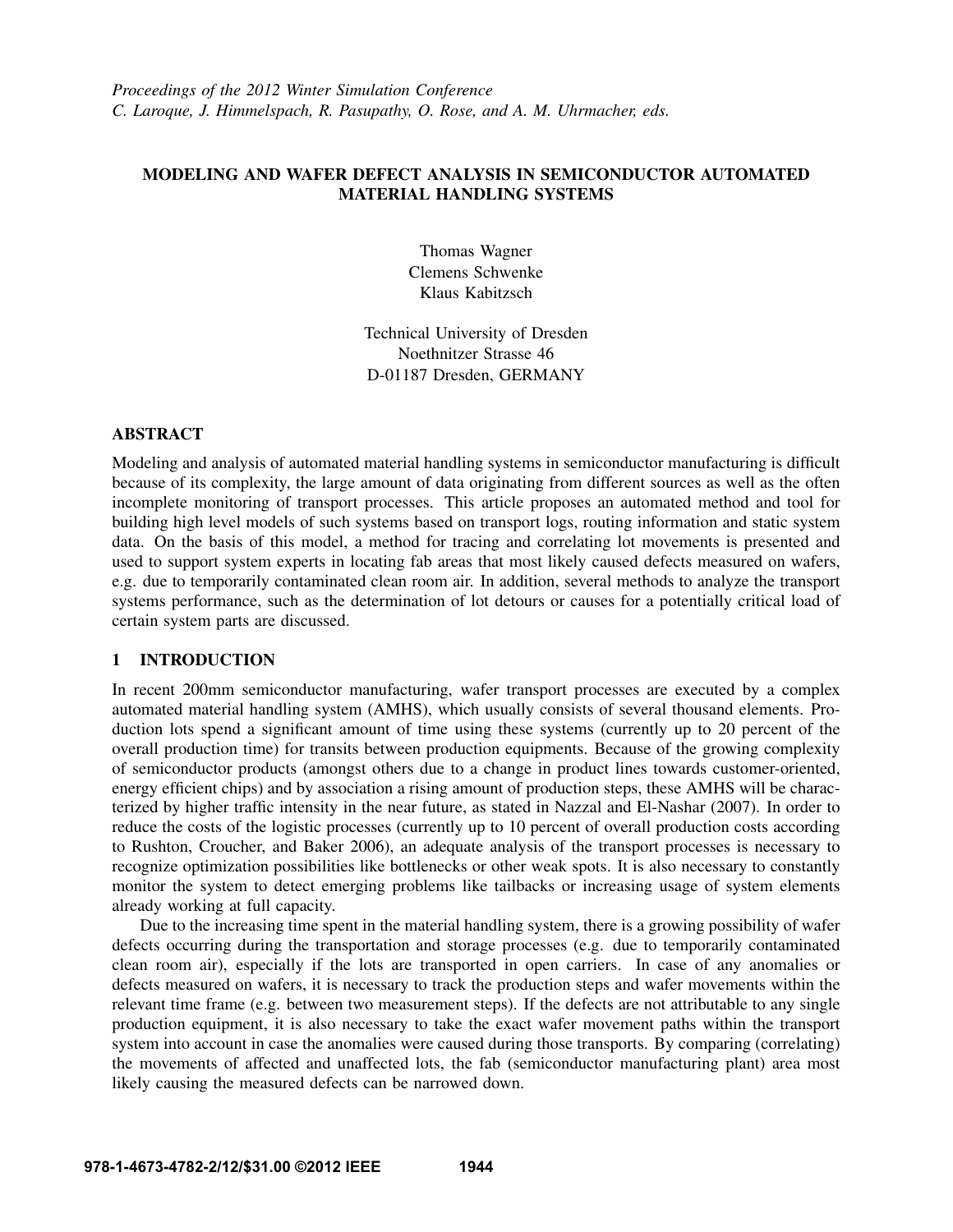However, the necessary information for such analysis is often incomplete, for example due to insufficient monitoring of lot movements due to the size of the AMHS. Signaling and logging of every movement step of every lot transport (tens of thousands a week using several tens to several hundred transport system elements) may result in a processing and network load no longer manageable by the PLC's (Programmable Logic Controllers) controlling the system. Moreover, a history of several days to weeks of lot movement data would have to be kept, slowing down the analysis due to its size.

In this paper, a flexible method and tool for modeling an AMHS, based on transport system layout and properties, routing information and historical transport data is briefly described. On its basis, an approach to correlate the movement traces of lots to locate fab areas most probably causing measured defects is presented. Furthermore, the suitability of the approach to monitor and analyze critical aspects of logistic systems is discussed and its limits outlined.

The remainder of the paper is structured as follows. Section 2 briefly reviews the related work in the field of the analysis of factory logistic systems, log processing and model building. Section 3 describes the investigated system and shows the overall workflow of the approach. The results are demonstrated in Section 4. Further applications of the developed demonstrator are discussed in Section 5. Finally, a conclusion and outlook are given in Section 6.

# 2 RELATED WORK

The problem of analyzing complex factory logistic systems was already addressed by the authors, e.g., in Vasyutynskyy et al. (2010) and Wustmann, Schmidt, and Vasyutynskyy (2010). These works focused on the analysis of simulation model runs of these systems based on event logs generated by the simulation. Although the developed methods for automatic model building are still applicable to real factory systems, they rely on the availability of a complete chain of events (resembling the sequence of traversed AMHS elements for each lot) to reconstruct the lot movement paths. In many cases, as in the use case described below, this fine-grained data is not available. The same limitation applies to a paper by Struss and Ertl (2009), describing the post-mortem diagnosis of bottling plants. In addition, the transported goods are not distinguished in this approach, so it is no longer possible to trace single lots.

Other examples or case studies of data mining in trace files (involving the generation of models) can be found in Schwenke et al. (2011) and Röder et al. (2005), although with different scopes. While the former focuses on the investigation of equipment maintenance time intervals (repair duration, fault rates), the latter is dedicated to the analysis of single production equipments.

Further papers in the field of automatic log processing and the analysis of (simulation) traces include Kemper and Tepper (2005), Kemper and Tepper (2009) and Better, Glover, and Laguna (2007). However, these papers focused on the validation of simulation models and not on the analysis of real processes. The analysis of business processes based on event data, for instance discussed in Cook et al. (2004), van der Aalst, Weijters, and Maruster (2004) and van der Aalst et al. (2007), resembles the approach proposed in this paper. Nonetheless, these authors as well as Cook and Wolf (1998), concentrate on processes identification and reconstruction.

The preliminary work described above was used to model the conveyor based material handling system of a 200mm fab. Based on this model, a novel approach to correlate the movement traces of lots to locate fab areas most probably causing measured wafer defects is proposed.

# 3 DESCRIPTION OF THE APPROACH

The main goal is to identify and visualize wafer defect causes based on defect statistics. A wide variety of corresponding statistical methods and visualizations is readily available within a model-based analysis framework developed by the authors. This framework can be applied to a broad class of logistics systems. Given this precondition, the problem is reduced to mapping proprietary source data to the extended state transition model used within the tool and choosing the algorithms matching the analysis goals.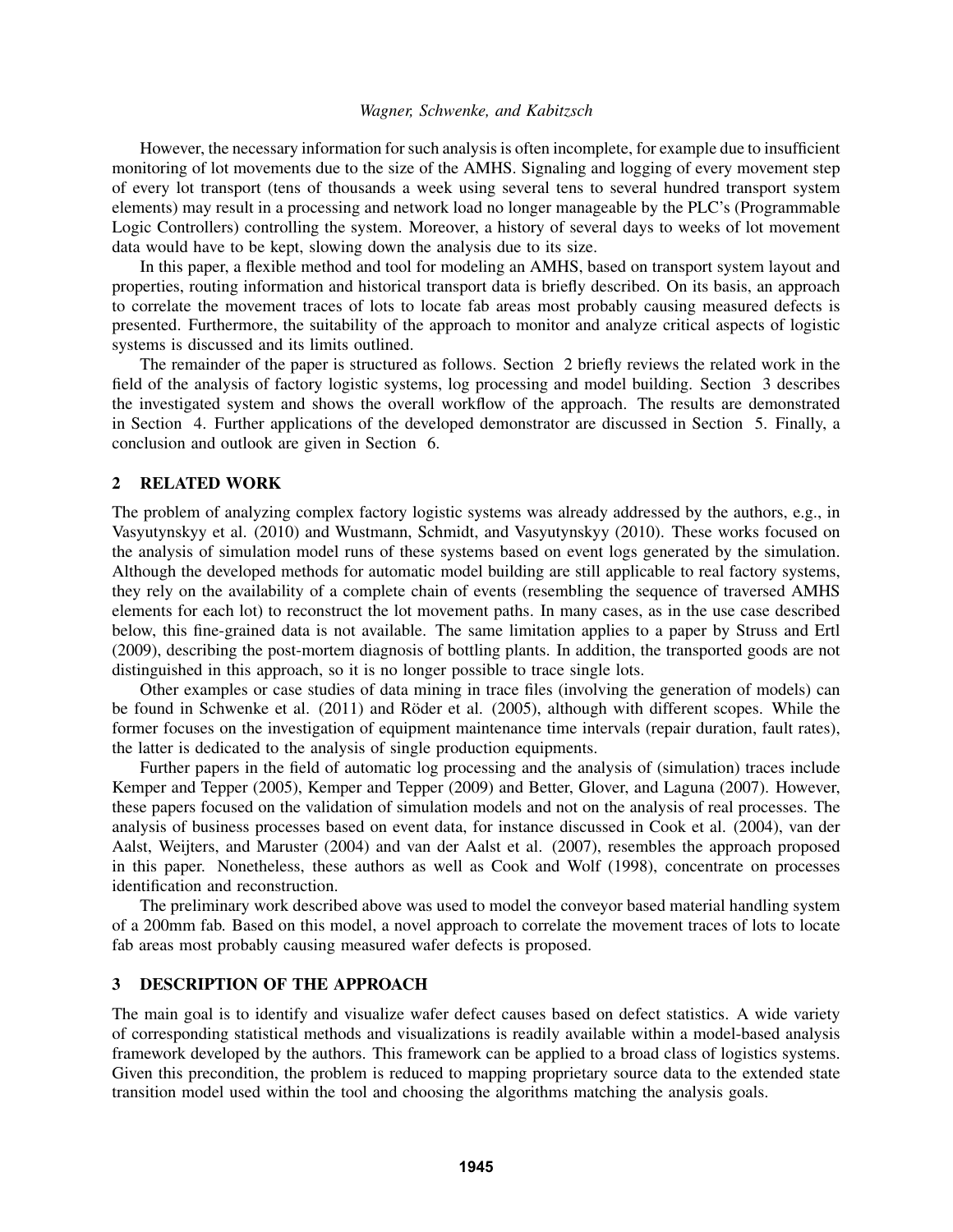# 3.1 Investigated System

The investigated system is a conveyor based continuous flow transport system of a large 200mm semiconductor manufacturing plant. It is subdivided into several production areas (intra-bays connected with inter-bays) and consists of several thousand elements of different types like linear conveyor modules, turntables, elevators or storage elements (stockers). The sequence of transport components to be used by a lot with a certain source and destination (e.g. a transport from a stocker to a productive equipment) is generated by a set of programmable logic controllers (PLC's) controlling the system. In some cases, lots are redirected (transport destination was altered) during a transport. This may be the case if a lot was scheduled for storage in a stocker, but requested from production equipment before they arrive at their original destination. To summarize, the logged events include the lot ID, the starting time and device of a transport job as well as the arrival time and the destination device for each transport. If a redirect event occurred, the corresponding conveyor element and time stamp is also recorded.

In addition, basic transport system layout and property knowledge was provided. Notably, the detailed lot routes during the transports (sequence of traversed AMHS elements) are not monitored. This circumstance prevents an effective lot tracking using only the available transport log data.

# 3.2 Data Acquisition and Aggregation

The first step to obtain the AMHS model is to consolidate all data in a flexible format suitable for further processing. The analysis framework is based on an extended state transition model because it resembles a least common denominator of different logistic systems, since it complies with the nature of logistic as a sequence of transportation actions. A simplified example is shown in Figure 1.



Event log, sorted in chronological order

Figure 1: Building the components of the logistic system model.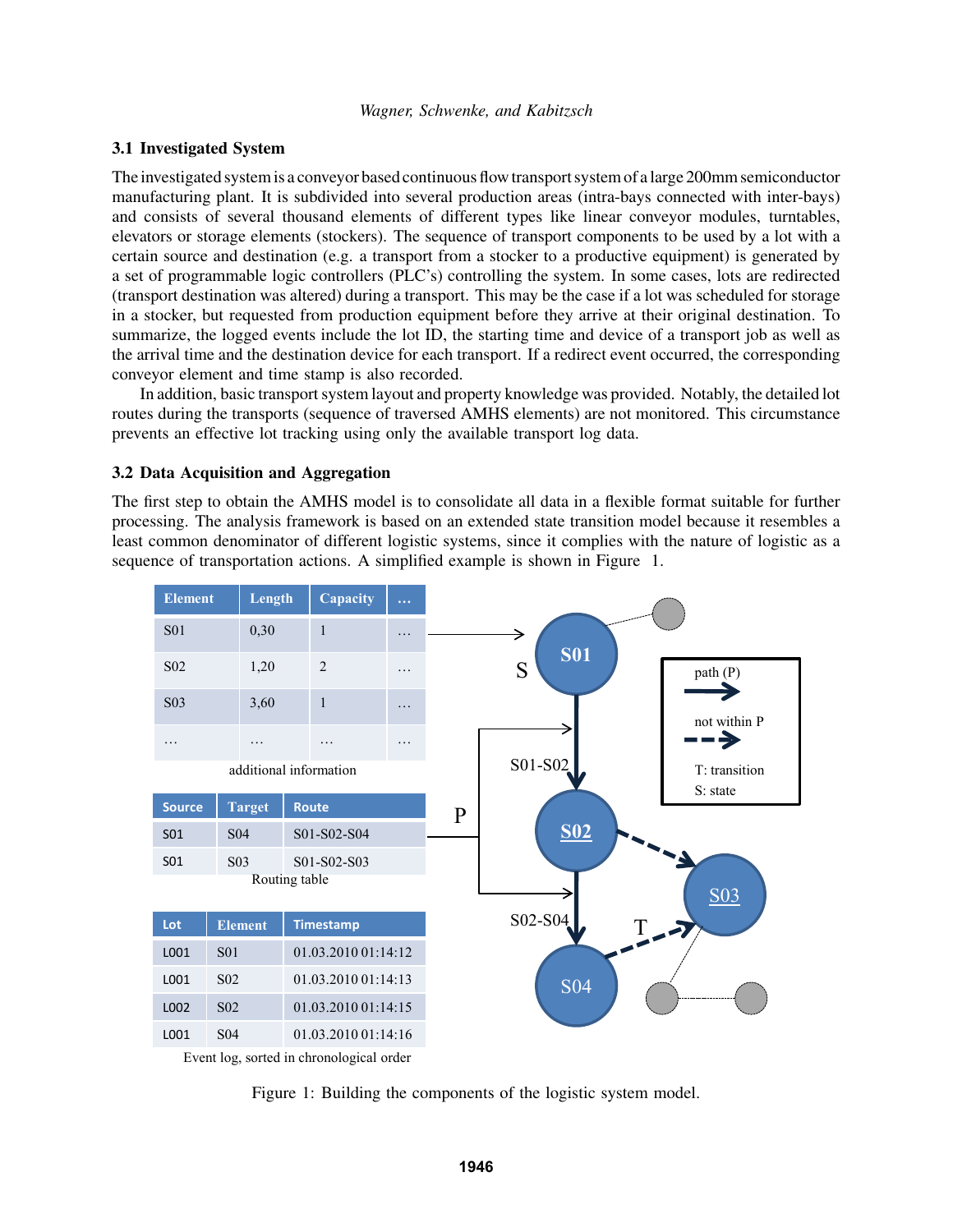The set of states S in the graph represents the transport system elements (e.g., turntables or linear conveyor modules) and the set of transitions T resemble the connections between the single elements (a turntable can be used as a crossing or to unite or split transport stream, therefore it is connected to several other elements and owns multiple transitions). In many scenarios, this model can be learned from historical log data. However, in the use case at hand this is not possible because the transport log does not contain enough information (a complete chain of events resembling the sequence of traversed AMHS elements for each lot would be needed). Instead of reconstructing the sequence of states from the event data, a software module transforming the available routing algorithm was used to construct T and the set of paths P (collection of transport routes used by the lots).

For example (in case of a lot being redirected en route), a path from the start state to the state the redirect was conducted is associated to the start event and a path from the redirect to the target state is associated to the redirect event. This method circumvents the need for storing an event for every movement step, thus saving storage space and query effort. An excerpt of the resulting model, roughly resembling the original material handling system, is shown in Figure 2.



Figure 2: Excerpt of the generated model.

### 3.3 Visualization and Correlation of Lot Movements

Using the acquired data it is now possible to visualize selected lot movements and their starts and destinations, e.g., the movements of affected (or unaffected) lots in a given time frame, to get a first indication of areas of the fab the problems may (or may not respectively) have occurred. If transport system elements are used by all affected but not by any unaffected lots (within the critical timeframe), the location of the problem source will most likely be near those components, provided that the defects have indeed been introduced during wafer transports. The probability should decrease with an increasing amount of unaffected lots as well as a decreasing amount of affected lots traversing them in the same time span. Figure 3 depicts a simplified example.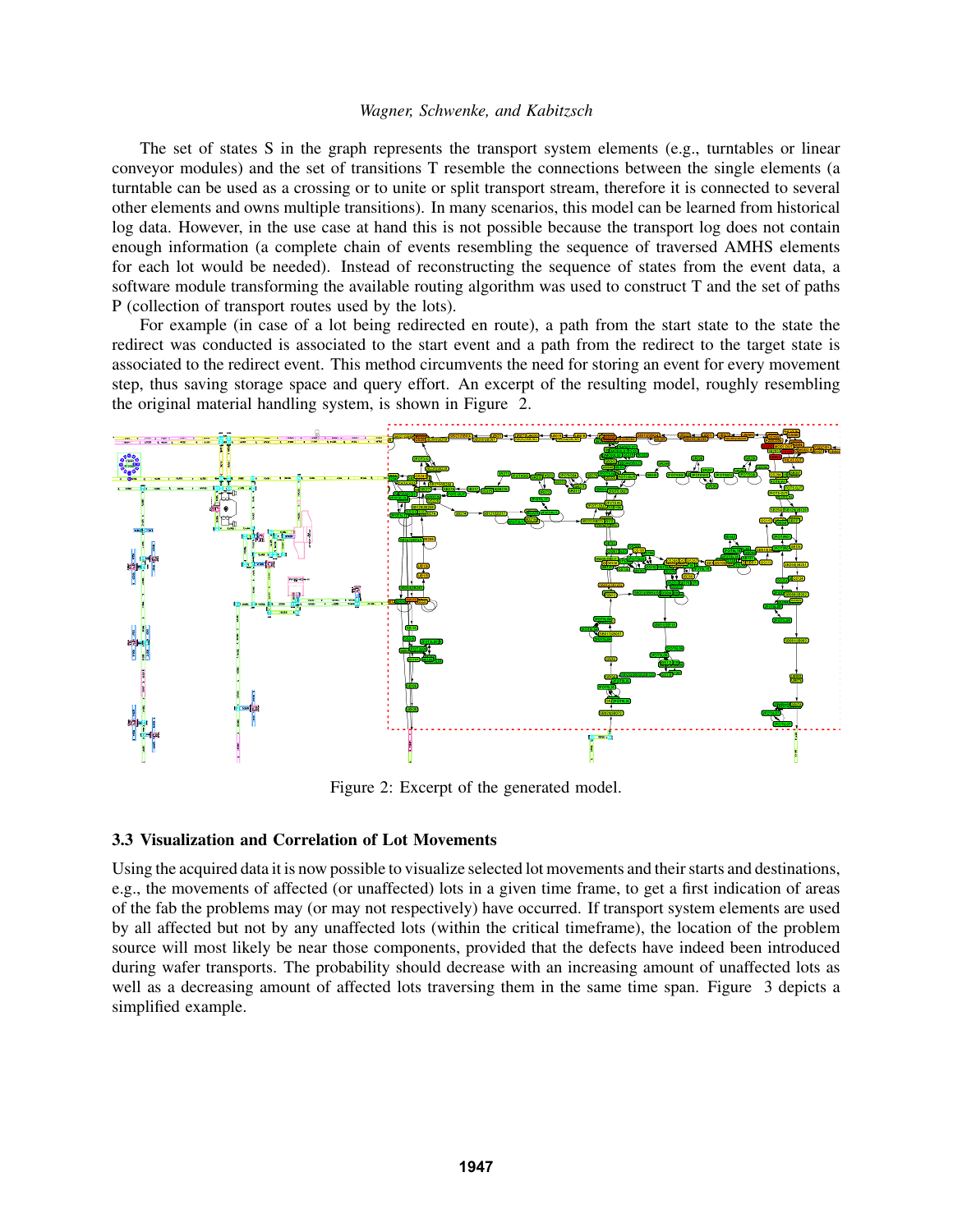

**Wagner, Schwenke, and Kabitzsch** 

Figure 3: Localizing possible defect-causing areas (orange rectangle) within a transport system by the use of transport routes.

In this example, the area most probably causing the wafer defect (orange rectangle) is at first assumed to be in the vicinity of parts of the conveyor system, that were used for transports of affected Lot Number one in the relevant time span (Figure 3, a). If other affected lots are known, the area can be further narrowed down to the location of conveyor elements commonly used by all of them (Figure 3, b). Lastly, the transports and routes of unaffected lots can be used to further reduce the amount of conspicuous system parts, which likely would have caused the same defect otherwise (Figure 3, c).

Assuming the availability of information about both affected and unaffected lots and critical time spans, one approach to further support the system expert (in identifying suspicious fab areas) can therefore be the correlation of transport element usage statistics with the knowledge of a lot being affected or unaffected by an anomaly.

# 3.4 Correlation Approach

To compute the correlation between the transport element usage and the wafer defect affection (i.e., if a wafer or lot was affected by the investigated defect), a routing matrix and an affection vector were constructed. The following steps are required to produce them:

- 1. The routing matrix is initialized to contain a column for each conveyor element present in the system.
- 2. All transport events (Start, Stop, Redirect) and the corresponding routes from lots are fetched, for which information on their affection state is available within the critical time span.
- 3. For each relevant lot, a new line is created in the routing matrix. Each cell is filled with either the value one if at least one of the routes of this lot contains the appropriate conveyor element (the lot traversed it during this particular time span) or zero otherwise.
- 4. For each relevant lot, the value one is added to the affection vector if the corresponding lot is defective or zero otherwise.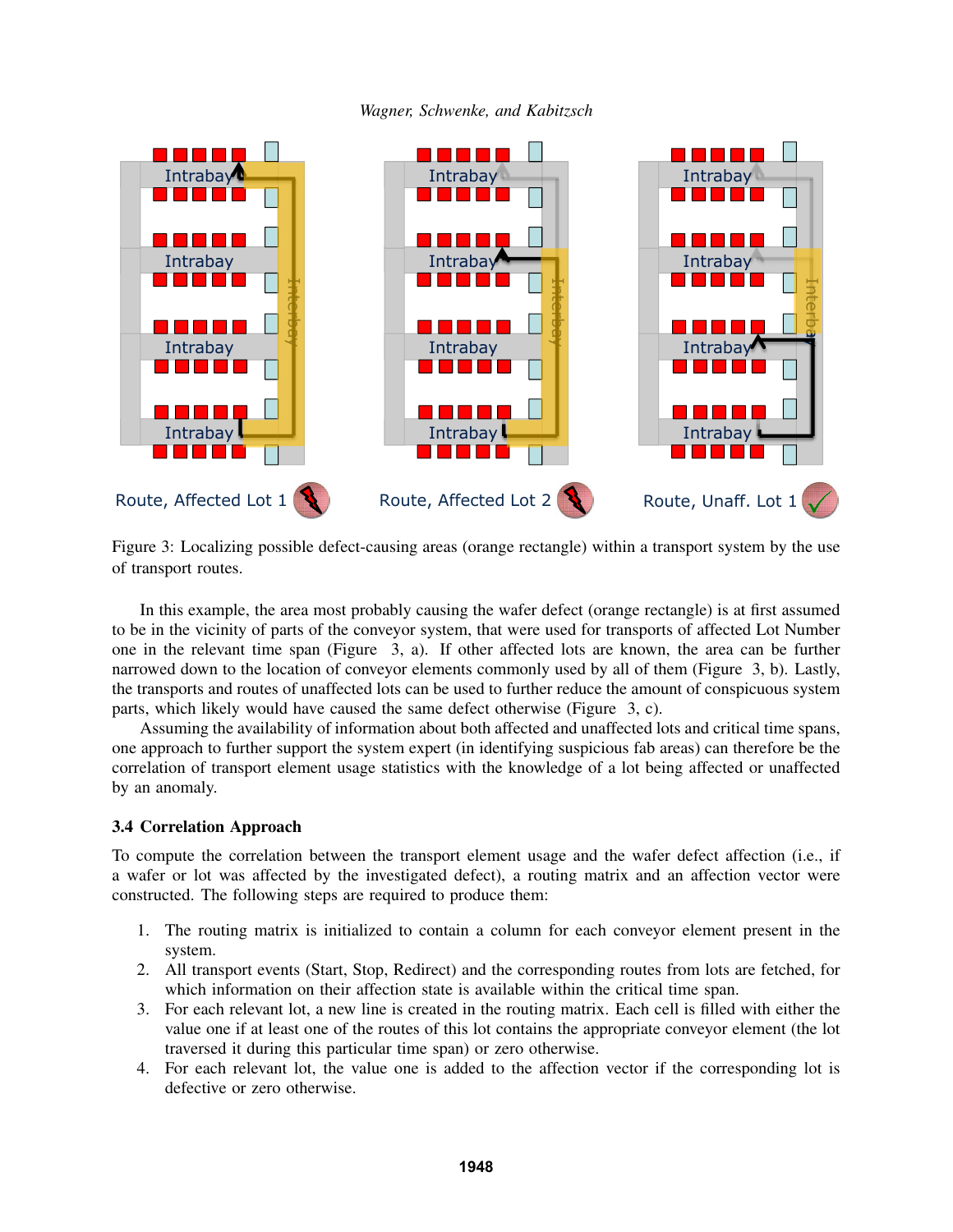5. After all routes are processed, columns containing only zero values are deleted from the routing matrix because no affected lots used them in the relevant time frame, practically excluding them from the list of suspects.

Each of the columns of the resulting matrix was then correlated with the affection vector to obtain a correlation coefficient for each transport system element, denoting its association to the affection state of the lots. Since the two variables (conveyor element usage- and affection vector) are both binary, the authors decided to use the phi coefficient  $(\hat{r}_\phi)$  as a special case of the Pearson Product Moment Correlation, if used with two dichotomous variables (Cramér 1999). The necessary contingency tables, containing the frequency distributions of the features, are built as shown in Table 1.

Table 1: The contingency tables required to calculate  $\hat{r}_{\phi}$ , where *a* is the sum of unaffected lots that did not traverse the corresponding element, *b* is the sum of affected lots that traversed the element and so forth.

|                       | Lot not affected Lot affected |  |
|-----------------------|-------------------------------|--|
| Element not traversed |                               |  |
| Element traversed     |                               |  |

The phi coefficient can then be calculated according to ( 1) for each conveyor element. For a simple example, the procedure is illustrated in Figure 4.

$$
\widehat{r}_{\phi} = \frac{(a \cdot d) - (b \cdot c)}{\sqrt{(a+b) \cdot (a+c) \cdot (b+d) \cdot (c+d)}}
$$
(1)



Figure 4: Simplified example of the correlation procedure.

The resulting values for each transport system element can then be interpreted as the likelihood, that a particular transport system element caused the measured defect as follows:

 $-1 \leq \hat{r}_{\phi} \leq 0$ : The particular element was mostly used by unaffected lots, low probability

 $0 \leq \hat{r}_\phi \leq 1$ : The particular element was mostly used by affected lots, increasing probability

Each transport system element was than colored accordingly from the highest (red) to the lowest (green) observed  $\hat{r}_{\phi}$  and visualized within the transport system model, providing visual hints about fab areas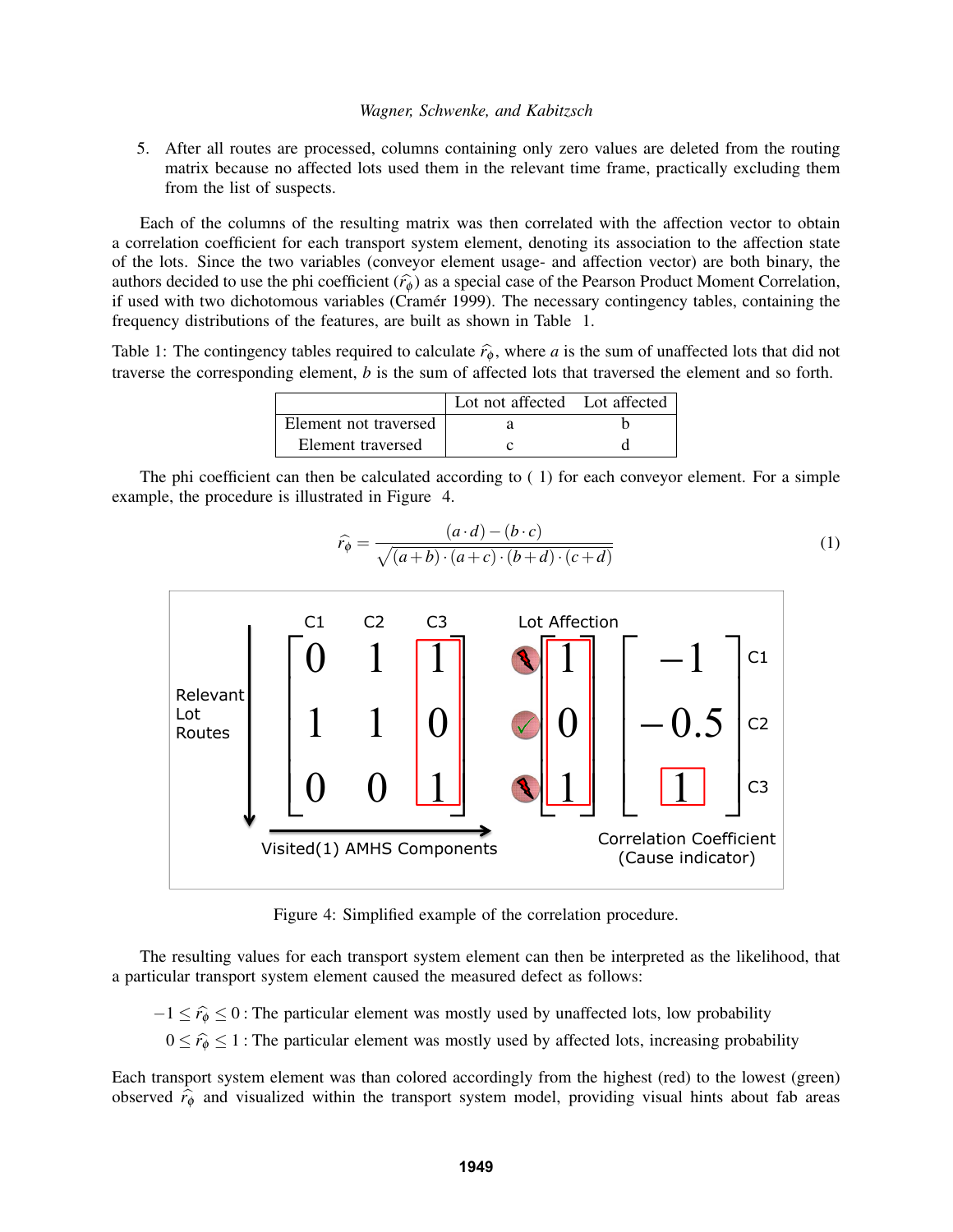possibly causing the measured defects. Figure 5 shows an example screen shot taken during an ongoing investigation of a measured wafer defect.



Figure 5: Visualization of the wafer defect indicator (red: transport system elements most probably causing a measured defect) within the AMHS (excerpt).

#### 4 APPLICATION AND RESULTS

The calculated lot movements and paths have been validated by comparing them with measurements of track readers placed in selected parts of the material handling system. The effectiveness of the correlation approach is tested during ongoing and future defect investigation efforts.

To test the effectiveness of the approach without having to wait until a defect occurs, historical transport data from the fab has been used to simulate defects. To reduce the amount of computation time needed, a subset of the transported lots and the corresponding routes was randomly chosen from the history of a 24 hour time slot. If such a lot passed a particular transport system element, it gets marked as "defective" with a certain probability. The transport system elements (causing the defects) were selected randomly from the classes of highly (e.g. the inter-bay) and seldom (e.g. the intra-bay) used parts of the system. The algorithm has then been applied to a range of test cases and the results of tree experiments are shown in Table 2.

Since the correlation coefficients differ from test run to test run (the lots are randomly chosen each time), the rated results are presented instead. For this purpose, the transport system elements were assigned to transport system areas. An area is a section of the transport system between two junctions, e.g. a strain of linear conveyor elements between two turntables, since the correlation algorithm is not able to distinguish those elements (i.e., the same value of  $\hat{r}_{\hat{\theta}}$  is assigned to all of them) because of the missing routing diversity. These areas are listed according to the resulting correlation coefficient in descending order (i.e., the most suspicious areas are at the top of this list). The *Rating* value is the position of the simulated defect causing area in this list.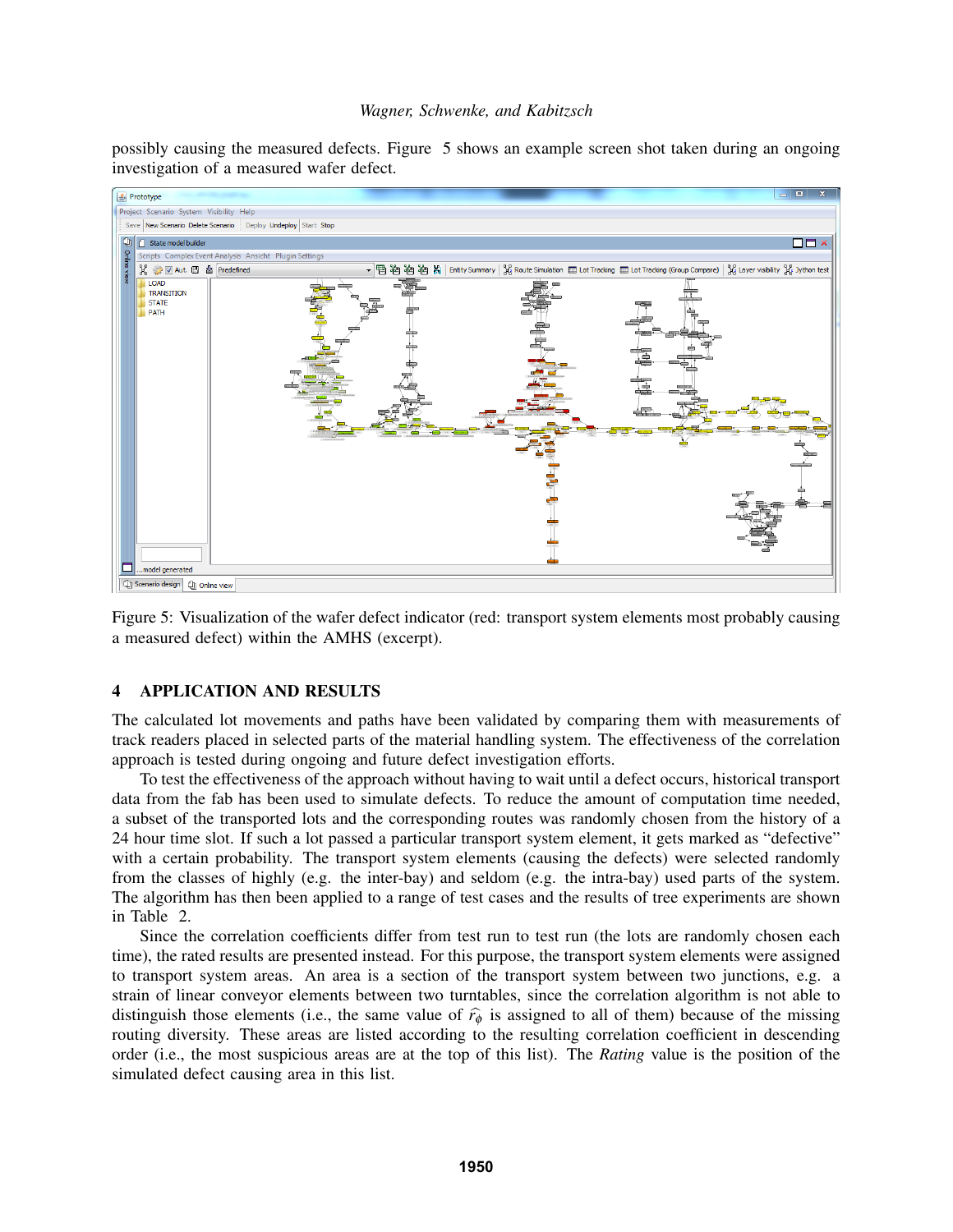|                              |    | <i>Rating</i> of the defect causing area (see below) |                |           |
|------------------------------|----|------------------------------------------------------|----------------|-----------|
| Lots investigated            |    | 150 Lots                                             | 60 Lots        | 12 Lots   |
| Defect probability (percent) | 40 |                                                      |                |           |
|                              | 35 |                                                      |                |           |
|                              | 30 |                                                      |                | 2         |
|                              | 25 |                                                      | $\overline{c}$ | >30       |
|                              | 20 |                                                      |                | >30       |
|                              | 15 |                                                      | 3              | >30       |
|                              | 10 | 5                                                    | 9              | >30       |
|                              | 5  | 11                                                   | 17             | >30       |
|                              |    | 26                                                   | 30             | $>\!\!30$ |

Table 2: Test results after applying the algorithm to different use-cases.

The results show that a certain amount of affected and unaffected lots is required to produce a satisfactory solution. The results for the experiments with twelve lots can be considered unhelpful, although they implicate very good results with the knowledge of only two to three defect lots, because the same value of  $\hat{r}_{\phi}$  is assigned to very large areas of the transport system (i.e., the defect causing area cannot be narrowed down sufficiently). This can be explained by the lack of diversity in the movement paths of only three lots. In the use case at hand, the knowledge of around seven to eight affected lots and the same amount of unaffected lots proved to be sufficient.

In addition, there is a possibility of "false negatives" (conveyor elements erroneously showing a low degree of correlation to the affection state of lots) being produced. This might happen in case the time span in which the defect occurred cannot be narrowed down satisfactorily, e.g. due to unusually long intervals between measurement steps. In an example scenario, most of the unaffected lots could have used a particular conveyor element before the critical event (causing the defect) occurred. In that case, the correlation coefficient calculated would be lower than expected, even though all affected lots might have traversed this element after the event. Such a use-case has been simulated as shown in Table 3.

|                          |       | 60 Lots, 30% Defect Probability   |
|--------------------------|-------|-----------------------------------|
|                          | hours | Rating of the defect causing area |
| Defect lasted (from 24h) | 24    |                                   |
|                          | 20    |                                   |
|                          | 16    |                                   |
|                          | 12    |                                   |
|                          | 8     | 10                                |
|                          |       | 30                                |

Table 3: Test results after applying the algorithm to different use-cases.

In this example, the approach was not able to correctly identify the defect causing area if the defect lasted only about half the time of the investigated time span. This issue could be addressed by applying the proposed algorithm on time slices obtained by subdividing the relevant time span into smaller parts once the need arises.

Although the approach produced convincing results so far, there are some constraints to be considered before applying the approach. To summarize:

- The investigated transport system network has to be interconnected to a certain degree.
- The more the transport routes of the investigated lots differ, the better the achievable results are.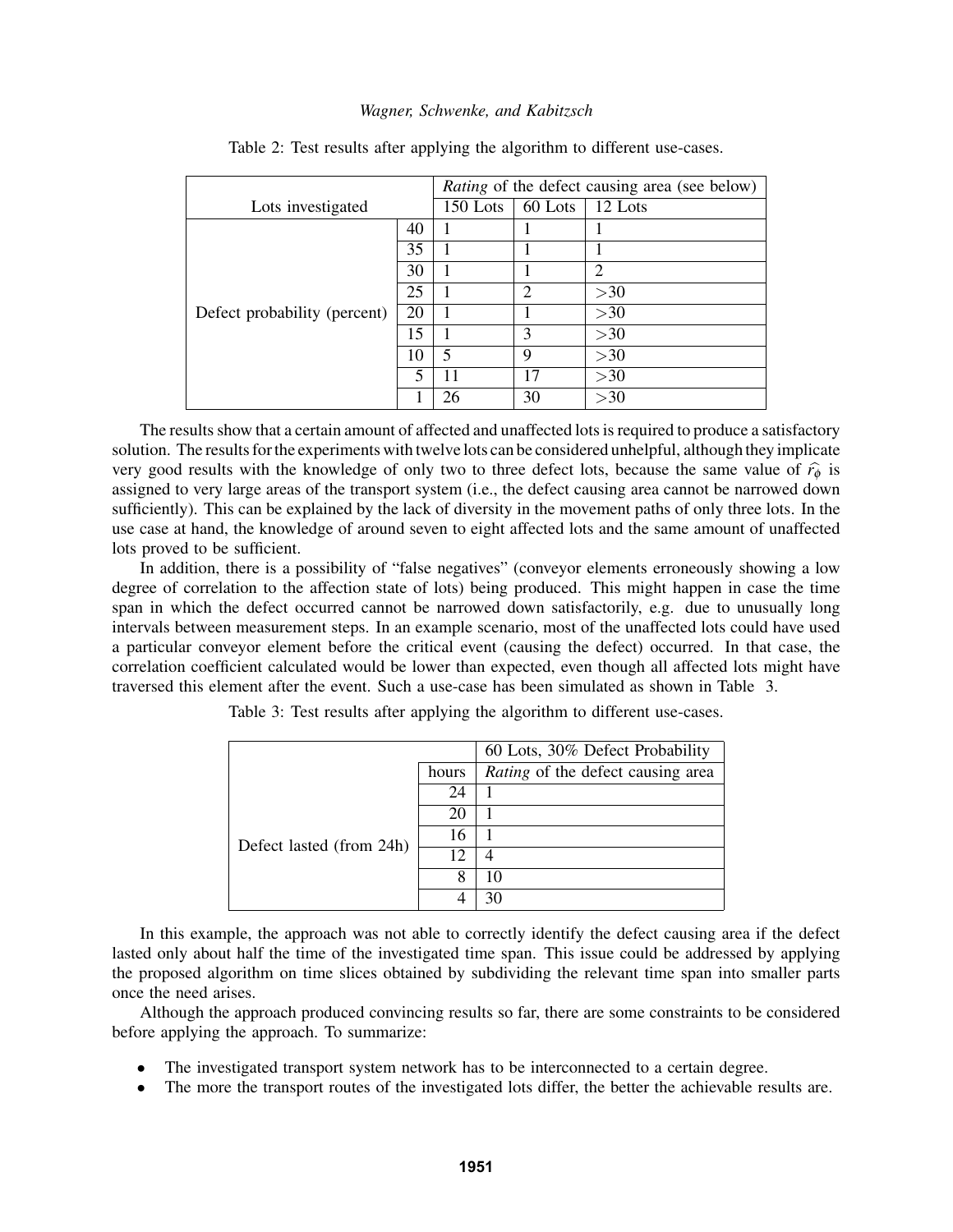- A certain amount of affected and unaffected lots is required to produce a satisfactory solution, the necessary amount of lots depends on the size of the system and the diversity of the transport routes.
- The time span in which the defect occurred should be narrowed down sufficiently to improve the results.

# 5 FURTHER APPLICATIONS

In the use case stated in Section 3.1, additional information about the logistic system (such as conveyor element positions, capacities and lengths) was available. Therefore, further analysis algorithms could be applied without changing the underlying model, for example:

- Measuring the degree of capacity utilization of each conveyor element, testing for upward trends in the usage statistics of critical (highly used) elements.
- Checking for major overlaps (a lot of commonly used segments leading to bottlenecks) in the observed wafer routes, which could be prevented by adjusting the routing algorithms or by extending the material handling system.
- Detecting lot detours by comparing equipment distances with the lengths of the ascertained paths.

These analysis methods are used to monitor the performance of the material handling system and to generate suggestions for further optimization.Figure 6 shows some of the results.



Figure 6: Visualization examples of analysis methods (left picture: lot traffic streams within a time span as gradient colors, right picture: visualization of a lot detour path as a blue line).

Although the analysis capabilities of the tool can be extended and automated with the use of scripts and rules, the possibilities are somewhat limited due to the nature of the data. Since only two to three events (transport start, stop and redirect, if applicable) are available for each transport, dynamic effects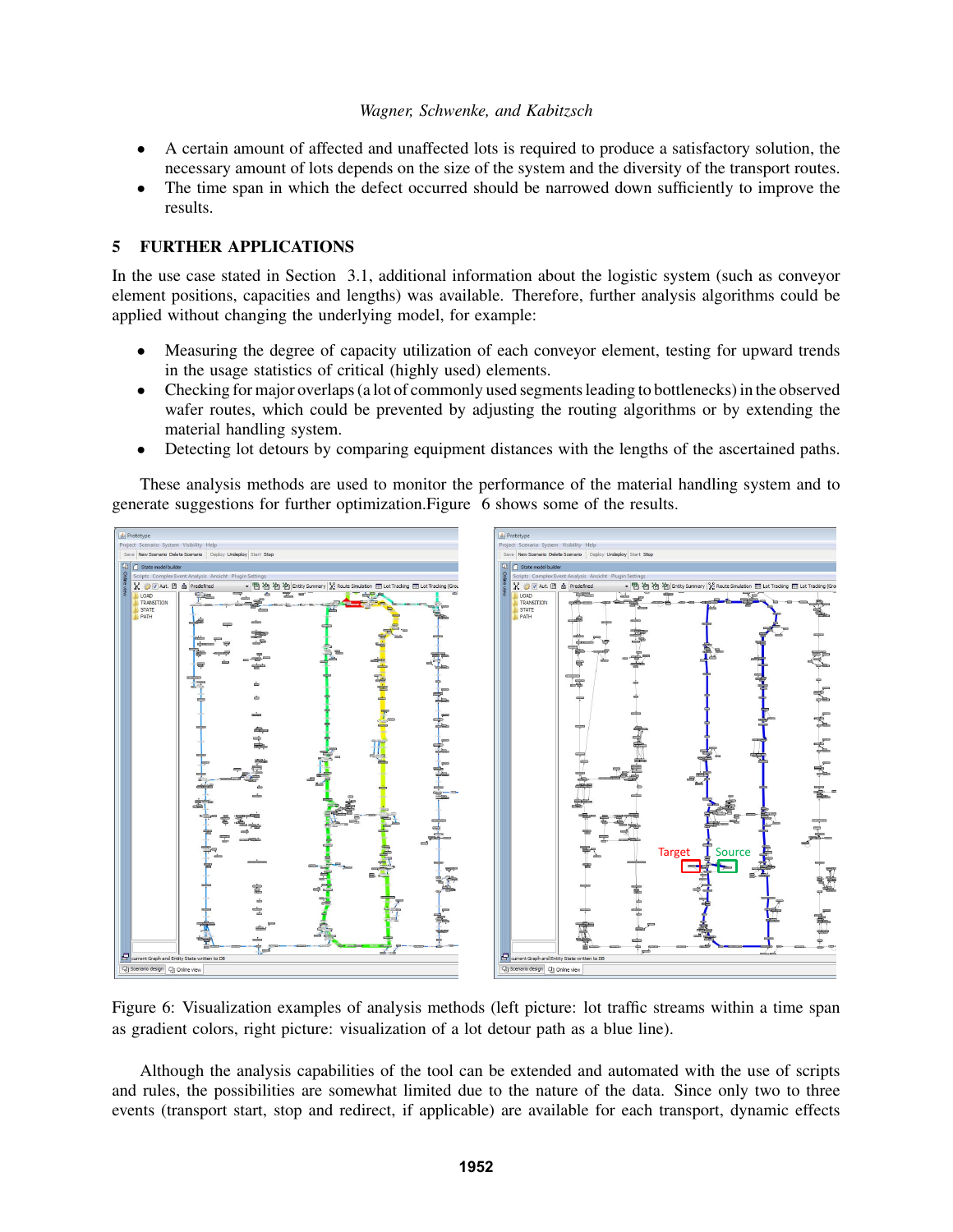(e.g., tailbacks, transient delays or route deviations due to local congestion avoidance strategies on PLC level) are not observable. A reconstruction of these effects, for example to predict future overload situations for the purpose of supporting dynamic routing decisions, could be possible using a detailed simulation of the logistic system. However, it would be very complicated to create and maintain a simulation of such a complex system (Kohn et al. 2009). To enable the detection and analysis of such effects, it is planned to refine the granularity of the events reported by the PLC's.

# 6 CONCLUSION AND OUTLOOK

Up to now, the ascertainment of fab areas possibly causing wafer defects during lot transports, even in comparably small periods of time, is a tedious and time consuming task in many applications where appropriate monitoring data, such as complete wafer tracking or a thorough monitoring for clean room air contamination, is unavailable. The presented approach enables system experts to easily reproduce and visualize lot movements in a timely manner. It supports them in solving potentially production critical situations by outlining areas of the transport system which have to be examined further. Because of the underlying abstract modeling method (state-transition model), the tool and the method described can easily be adapted to other logistic systems, provided that information about transport jobs, routing data and information about relevant lots (e.g., damaged and undamaged goods) is available. By using other available information about the logistic system at hand, several performance analysis algorithms could be applied (e.g., the detection of heavily used parts of the transport system or wafer detours within the system). These studies will serve as a base for planning transport system improvements in the near future.

Although it was possible to model the material handling system to an adequate degree by using only a small set of input data (thus avoiding efforts and costs of refining the monitoring of transports by subsequent installation of new hardware components) it is evident that the granularity of the available events is not sufficient to perform analysis relying on the knowledge about dynamic effects. Therefore, the next tasks will include:

- Refining the correlation approach to better cope with cases where the critical time span (in which the wafer defect occurred) cannot be narrowed down.
- Investigate possibilities to increase the granularity of the AMHS monitoring (i.e., the amount and quality of the events produced) without overloading the controllers.
- Using the refined monitoring data to apply methods for detecting dynamic effects (e.g. delays), which are readily available within the framework.

The knowledge about dynamic effects in the conveyor system could then be used e.g. to notify the system expert about arising problems (prediction of tailbacks) or serve as an input of dynamic routing algorithms, allowing them to bypass problematic conveyor elements.

### ACKNOWLEDGEMENTS

This work originates in the context of the research and development project Cool Fab (Grant Nr. 13N10770) funded by the German Federal Ministry of Education and Research (BMBF) within the Leading-Edge Cluster Cool Silicon.

### **REFERENCES**

Better, M., F. Glover, and M. Laguna. 2007. "Advances in analytics: Integrating dynamic data mining with simulation optimization". *IBM Journal of Research and Development* 51 (3.4): 477–487.

Cook, J. E., Z. Du, C. Liu, and A. L. Wolf. 2004. "Discovering models of behavior for concurrent workflows". *Computers in Industry* 53 (3): 297–319.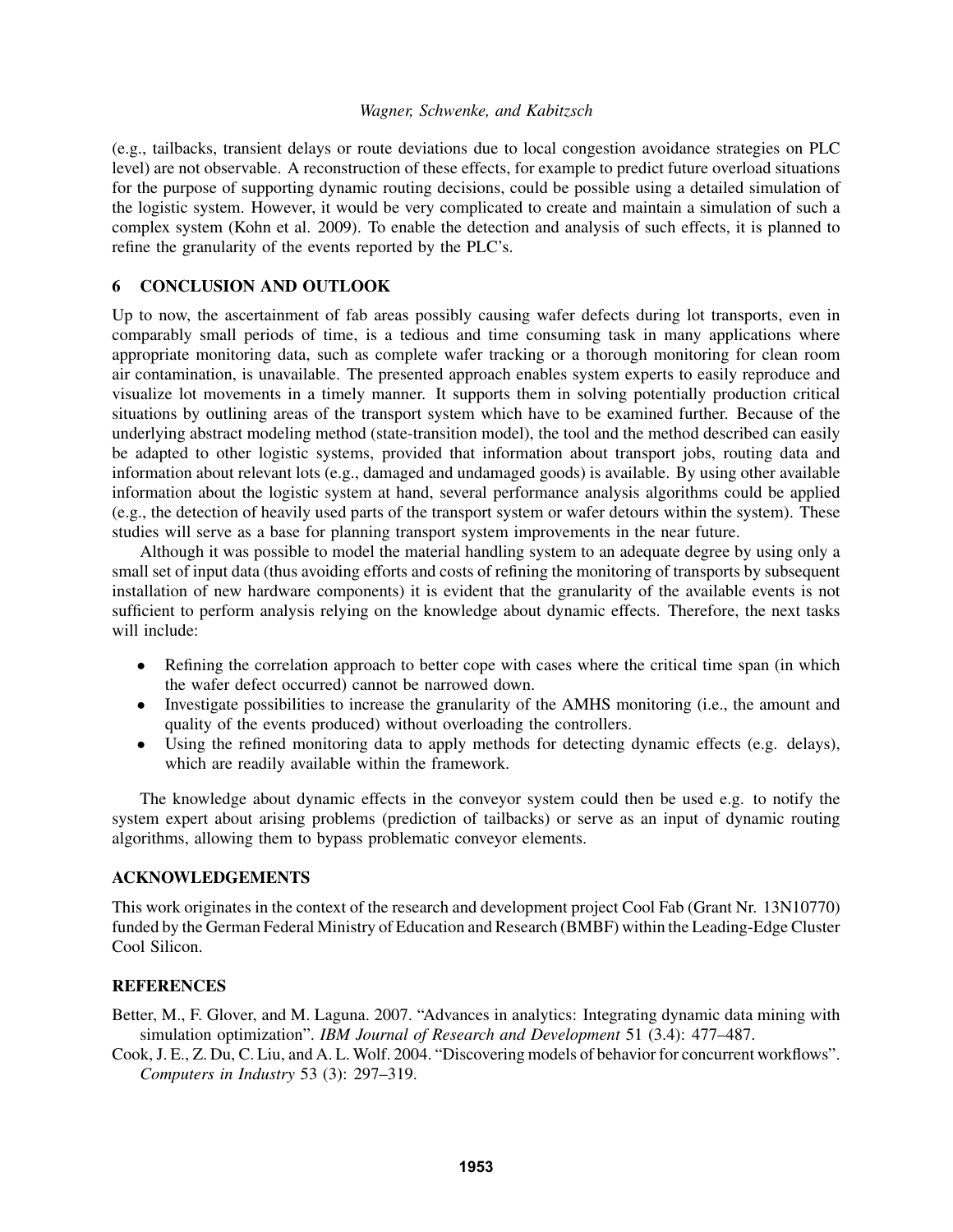- Cook, J. E., and A. L. Wolf. 1998. "Discovering Models of Software Processes from Event-Based Data". *ACM Transactions on Software Engineering and Methodology* 7:215–249.
- Cramér, H. 1999. *Mathematical methods of statistics*. Princeton landmarks in mathematics and physics. Princeton University Press.
- Kemper, P., and C. Tepper. 2005, December. "Trace based analysis of process interaction models". In *Proceedings of the 2005 Winter Simulation Conference*, edited by M. E. Kuhl, N. M. Steiger, F. B. Armstrong, and J. A. Joines, 427–436. Piscataway, New Jersey: Institute of Electrical and Electronics Engineers, Inc.
- Kemper, P., and C. Tepper. 2009. "Automated Trace Analysis of Discrete-Event System Models". Volume 35, 195–208. Piscataway, NJ, USA: IEEE Press.
- Kohn, R., D. Noack, M. Mosinski, Z. Zhugen, and O. Rose. 2009, December. "Evaluation of modeling, simulation and optimization approaches for work flow management in semiconductor manufacturing". In *Proceedings of the 2009 Winter Simulation Conference*, edited by M. D. Rossetti, R. R. Hill, B. Johansson, A. Dunkin, and R. G. Ingalls, 1592–1600. Piscataway, New Jersey: Institute of Electrical and Electronics Engineers, Inc.
- Nazzal, D., and A. El-Nashar. 2007, December. "Survey of research in modeling conveyor-based automated material handling systems in wafer fabs". In *Proceedings of the 2007 Winter Simulation Conference*, edited by S. G. Henderson, B. Biller, M.-H. Hsieh, J. Shortle, J. D. Tew, and R. R. Barton, 1781–1788. Piscataway, New Jersey: Institute of Electrical and Electronics Engineers, Inc.
- Röder, A., V. Vasyutynskyy, K. Kabitzsch, T. Zarbock, and G. Luhn. 2005. "Log-based State Machine Construction for Analyzing Internal Logistics of Semiconductor Equipment". In *Proceedings of the International Conference on Modeling and Analysis of Semiconductor Manufacturing*, 54–60.
- Rushton, Croucher, and Baker. 2006. *The handbook of logistics and distribution management*. Kogan Page Series. Kogan Page.
- Schwenke, C., V. Vasyutynskyy, A. Röder, and K. Kabitzsch. 2011. "Analysis of maintenance histories of industrial equipment with frequent maintenance demand". In *Proceedings of the 9th IEEE International Conference on Industrial Informatics (INDIN 2011)*, 299–304.
- Struss, P., and B. Ertl. 2009. "Post-mortem Diagnosis of Bottling Plants Based on Recorded Data". In *Safeprocess '09, 7th IFAC Symposium on Fault Detection, Supervision and Safety*. Barcelona.
- van der Aalst, W. M. P., H. A. Reijers, A. J. M. M. Weijters, B. F. van Dongen, A. K. A. de Medeiros, M. Song, and H. M.W. Verbeek. 2007. "Business process mining: An industrial application".*Information Systems* 32 (5): 713–732.
- van der Aalst, W. M. P., T. Weijters, and L. Maruster. 2004. "Workflow mining: discovering process models from event logs". *IEEE Transactions on Knowledge and Data Engineering* 16 (9): 1128–1142.
- Vasyutynskyy, V., A. Gellrich, K. Kabitzsch, and D. Wustmann. 2010. "Analysis of internal logistic systems based on event logs". In *Proceedings of the 15th IEEE Conference on Emerging Technologies and Factory Automation (ETFA 2010)*.
- Wustmann, D., T. Schmidt, and V. Vasyutynskyy. 2010. "Identification and quantification of anomalies in the behaviour of material flow systems based on event logs". In *Proceedings of the 2010 ASIM symposium "Simulation in Produktion und Logistik"*, 429–436. Karlsruhe: KIT Scientific Publishing.

#### AUTHOR BIOGRAPHIES

THOMAS WAGNER is a PhD student at Dresden University of Technology. He is a member of the scientific staff of Professor Klaus Kabitzsch at the Chair of Technical Information Systems. He received his M.S. degree in computer science from Dresden University of Technology. His research interests include modeling, analysis and optimization of logistic systems. His e-mail isthomas.wagner2@tu-dresden.de.

CLEMENS SCHWENKE is a PhD student at Dresden University of Technology. He is a member of the scientific staff of Professor Klaus Kabitzsch at the Chair of Technical Information Systems at the